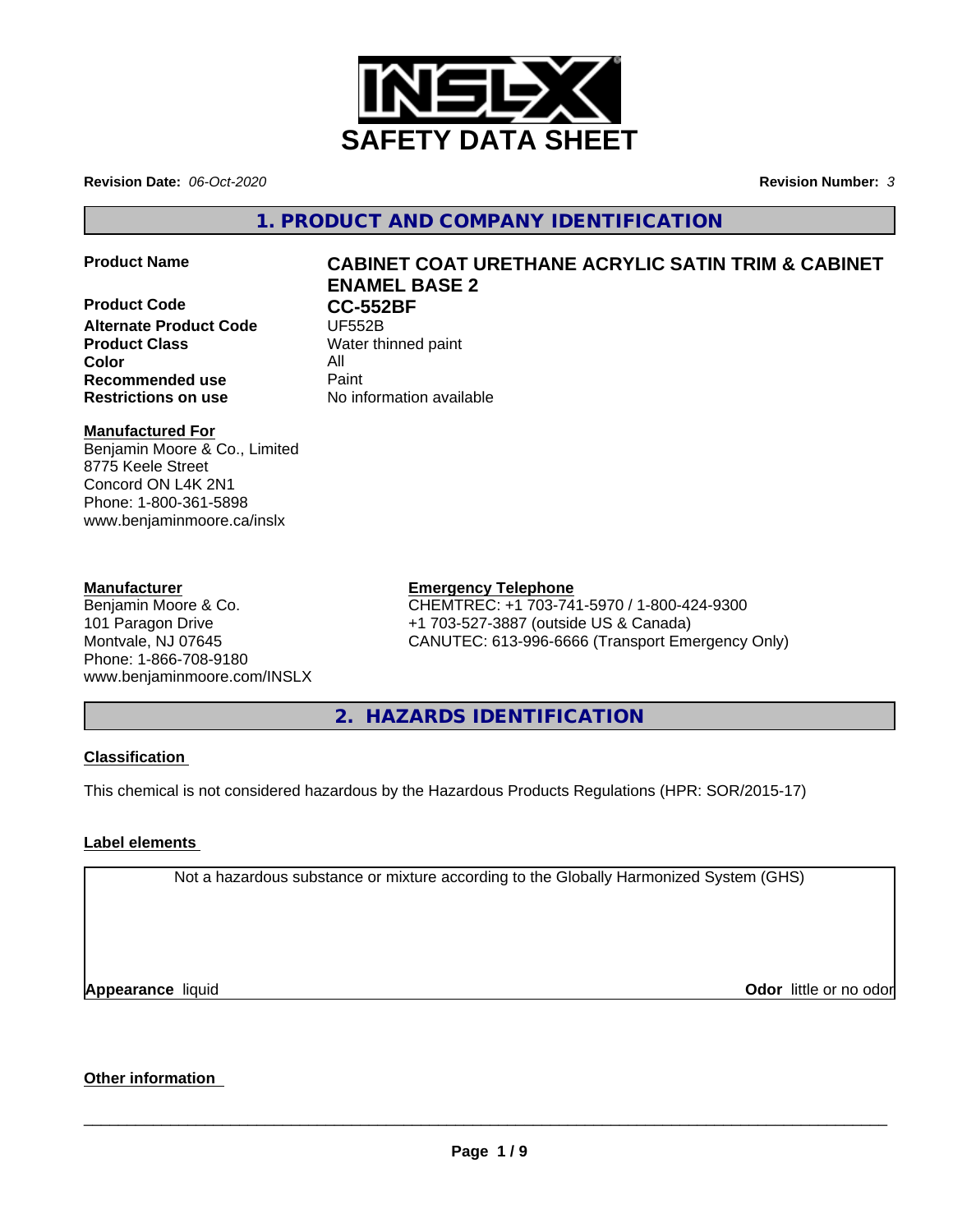No information available

 **WARNING:** This product contains isothiazolinone compounds at levels of <0.1%. These substances are biocides commonly found in most paints and a variety of personal care products as a preservative. Certain individuals may be sensitive or allergic to these substances, even at low levels.

# **3. COMPOSITION INFORMATION ON COMPONENTS**

| <b>Chemical name</b> | <b>CAS No.</b> | Weight-%       | Hazardous Material<br>Information Review Act date exemption granted<br>registry number<br>(HMIRA registry $#$ ) | Date HMIRA filed and<br>(if applicable) |
|----------------------|----------------|----------------|-----------------------------------------------------------------------------------------------------------------|-----------------------------------------|
| Titanium dioxide     | 13463-67-7     | 7 - 13%        |                                                                                                                 |                                         |
| Kaolin               | 1332-58-7      | - 5%           |                                                                                                                 |                                         |
| Ammonia              | 7664-41-7      | $0.1 - 0.25\%$ |                                                                                                                 |                                         |

\*The exact percentage (concentration) of composition has been withheld as a trade secret

# **4. FIRST AID MEASURES**

| <b>General Advice</b>                  | No hazards which require special first aid measures.                                                     |
|----------------------------------------|----------------------------------------------------------------------------------------------------------|
| <b>Eye Contact</b>                     | Rinse thoroughly with plenty of water for at least 15<br>minutes and consult a physician.                |
| <b>Skin Contact</b>                    | Wash off immediately with soap and plenty of water while<br>removing all contaminated clothes and shoes. |
| <b>Inhalation</b>                      | Move to fresh air. If symptoms persist, call a physician.                                                |
| Ingestion                              | Clean mouth with water and afterwards drink plenty of<br>water. Consult a physician if necessary.        |
| <b>Most Important Symptoms/Effects</b> | None known.                                                                                              |
| <b>Notes To Physician</b>              | Treat symptomatically.                                                                                   |
|                                        | 5. FIRE-FIGHTING MEASURES                                                                                |

| <b>Suitable Extinguishing Media</b>                   | Use extinguishing measures that are appropriate to local<br>circumstances and the surrounding environment.                                   |
|-------------------------------------------------------|----------------------------------------------------------------------------------------------------------------------------------------------|
| Protective equipment and precautions for firefighters | As in any fire, wear self-contained breathing apparatus<br>pressure-demand, MSHA/NIOSH (approved or equivalent)<br>and full protective gear. |
| <b>Specific Hazards Arising From The Chemical</b>     | Closed containers may rupture if exposed to fire or<br>extreme heat.                                                                         |
| Sensitivity to mechanical impact                      | No                                                                                                                                           |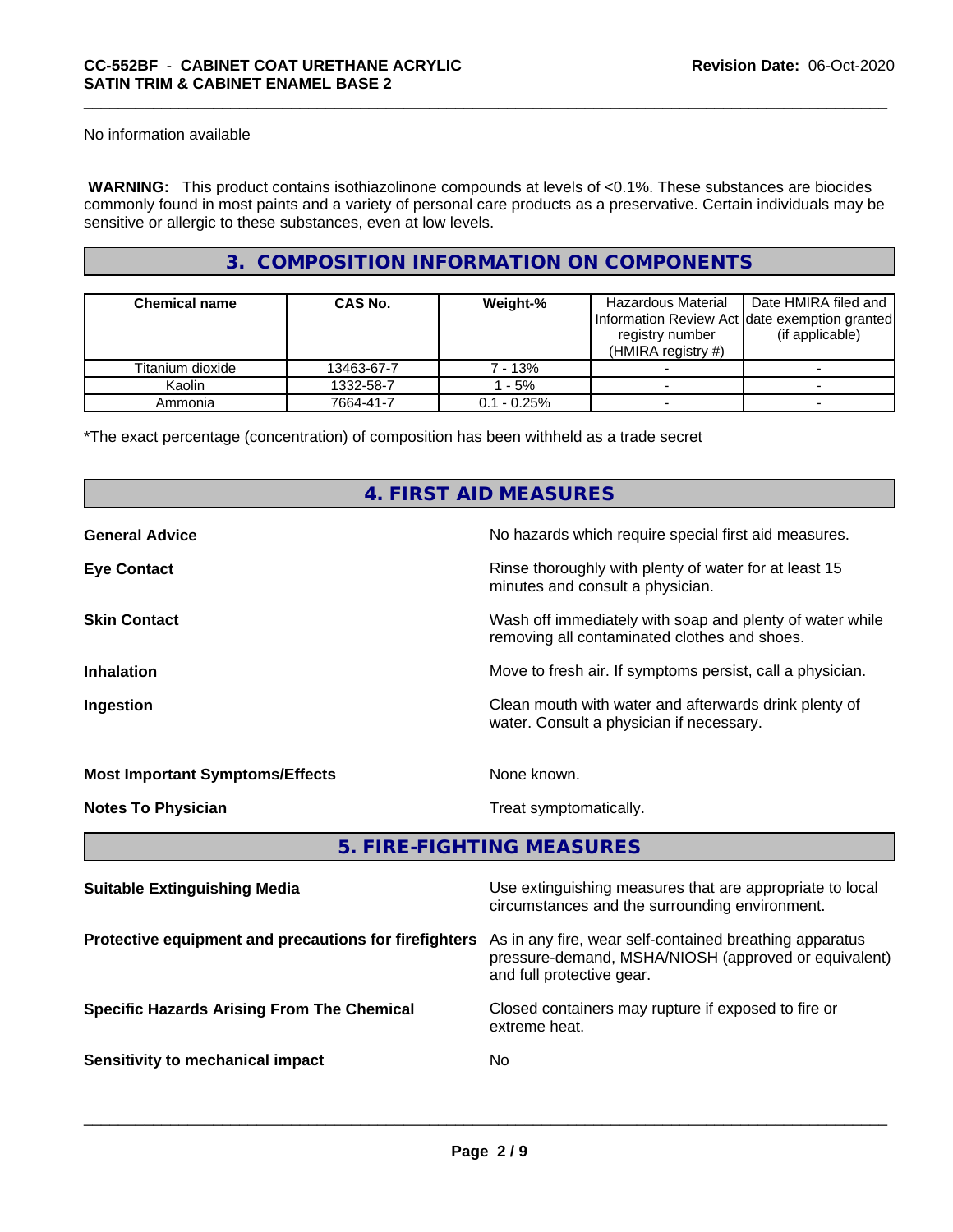| Sensitivity to static discharge                                                  |                        | No                                                 |                                |
|----------------------------------------------------------------------------------|------------------------|----------------------------------------------------|--------------------------------|
| <b>Flash Point Data</b><br>Flash point (°F)<br>Flash Point (°C)<br><b>Method</b> |                        | Not applicable<br>Not applicable<br>Not applicable |                                |
| <b>Flammability Limits In Air</b>                                                |                        |                                                    |                                |
| Lower flammability limit:<br><b>Upper flammability limit:</b>                    |                        | Not applicable<br>Not applicable                   |                                |
| <b>NFPA</b><br>Health: 1                                                         | <b>Flammability: 0</b> | <b>Instability: 0</b>                              | <b>Special: Not Applicable</b> |

# **NFPA Legend**

- 0 Not Hazardous
- 1 Slightly
- 2 Moderate
- 3 High
- 4 Severe

*The ratings assigned are only suggested ratings, the contractor/employer has ultimate responsibilities for NFPA ratings where this system is used.*

*Additional information regarding the NFPA rating system is available from the National Fire Protection Agency (NFPA) at www.nfpa.org.*

**6. ACCIDENTAL RELEASE MEASURES**

**Personal Precautions Precautions** Avoid contact with skin, eyes and clothing. Ensure adequate ventilation.

**Other Information Other Information Prevent further leakage or spillage if safe to do so.** 

**Environmental precautions** See Section 12 for additional Ecological Information.

**Methods for Cleaning Up Example 20 Soak** up with inert absorbent material. Sweep up and shovel into suitable containers for disposal.

vapors, spray mists or sanding dust. In case of insufficient

**7. HANDLING AND STORAGE**

**Handling Avoid contact with skin, eyes and clothing. Avoid breathing Handling Avoid breathing** 

**Storage Keep container tightly closed.** Keep out of the reach of

children.

ventilation, wear suitable respiratory equipment.

**Incompatible Materials Incompatible Materials No information available** 

 $\overline{\phantom{a}}$  ,  $\overline{\phantom{a}}$  ,  $\overline{\phantom{a}}$  ,  $\overline{\phantom{a}}$  ,  $\overline{\phantom{a}}$  ,  $\overline{\phantom{a}}$  ,  $\overline{\phantom{a}}$  ,  $\overline{\phantom{a}}$  ,  $\overline{\phantom{a}}$  ,  $\overline{\phantom{a}}$  ,  $\overline{\phantom{a}}$  ,  $\overline{\phantom{a}}$  ,  $\overline{\phantom{a}}$  ,  $\overline{\phantom{a}}$  ,  $\overline{\phantom{a}}$  ,  $\overline{\phantom{a}}$ 

**8. EXPOSURE CONTROLS/PERSONAL PROTECTION**

**Exposure Limits**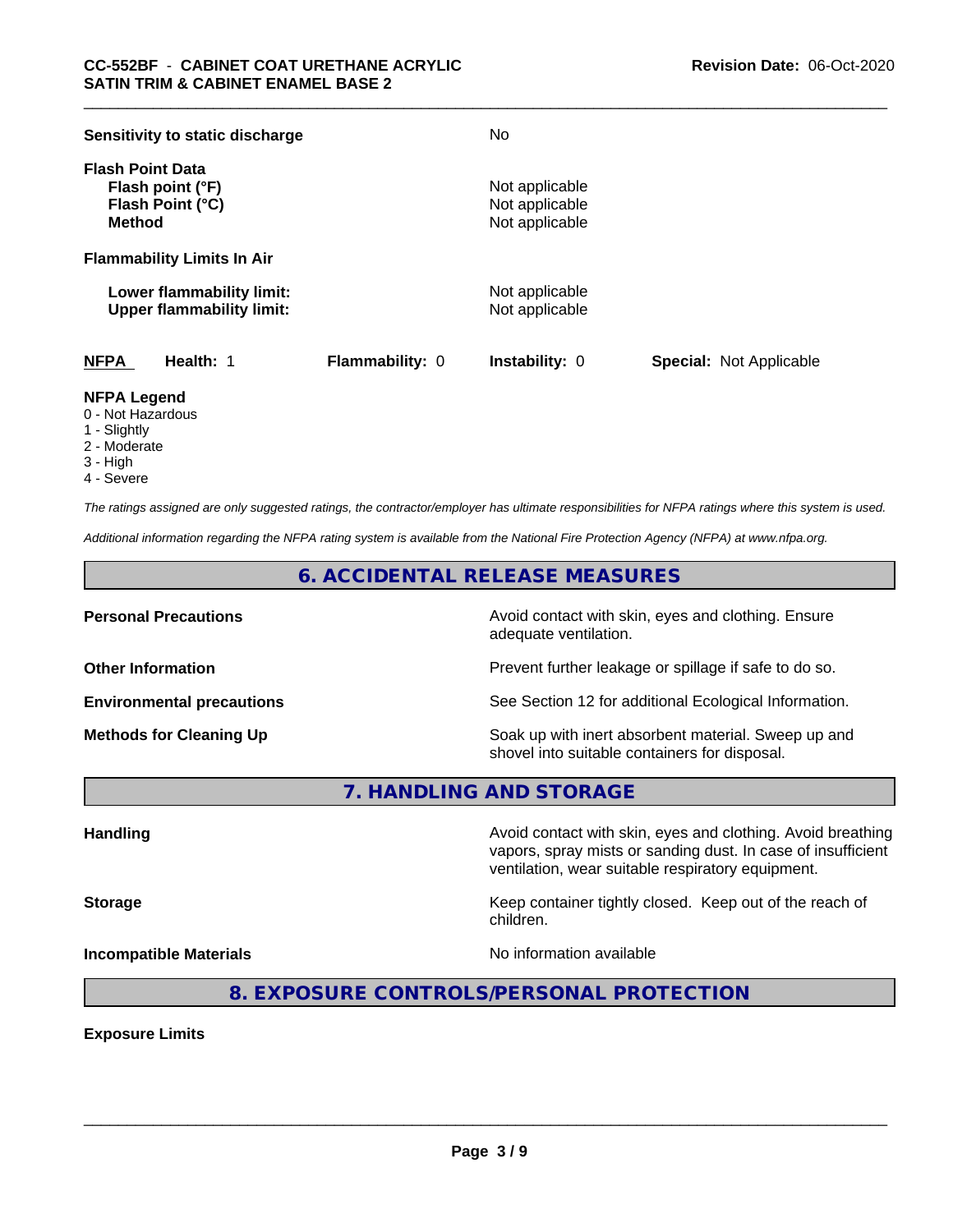| <b>Chemical name</b> | <b>ACGIH TLV</b>         | <b>Alberta</b>                | <b>British Columbia</b>     | <b>Ontario</b>              | Quebec                        |
|----------------------|--------------------------|-------------------------------|-----------------------------|-----------------------------|-------------------------------|
| Titanium dioxide     | TWA: $10 \text{ mg/m}^3$ | 10 mg/m $3$ - TWA             | 10 mg/m $3$ - TWA           | 10 mg/m $3$ - TWA           | $10 \text{ mg/m}^3$ - TWAEV   |
|                      |                          |                               | $3$ mg/m <sup>3</sup> - TWA |                             |                               |
| Kaolin               | TWA: $2 \text{ mg/m}^3$  | $2 \text{ mg/m}^3$ - TWA      | $2$ mg/m <sup>3</sup> - TWA | $2$ mg/m <sup>3</sup> - TWA | 5 mg/m <sup>3</sup> - TWAEV   |
|                      | particulate matter       |                               |                             |                             |                               |
|                      | containing no            |                               |                             |                             |                               |
|                      | asbestos and <1%         |                               |                             |                             |                               |
|                      | crystalline silica,      |                               |                             |                             |                               |
|                      | respirable particulate   |                               |                             |                             |                               |
|                      | matter                   |                               |                             |                             |                               |
| Ammonia              | STEL: 35 ppm             | 25 ppm - TWA                  | 25 ppm - TWA                | 25 ppm - TWA                | 25 ppm - TWAEV                |
|                      | TWA: 25 ppm              | $17 \text{ mg/m}^3$ - TWA     | 35 ppm - STEL               | 35 ppm - STEL               | $17 \text{ mg/m}^3$ - TWAEV   |
|                      |                          | 35 ppm - STEL                 |                             |                             | 35 ppm - STEV                 |
|                      |                          | $24$ mg/m <sup>3</sup> - STEL |                             |                             | $24$ mg/m <sup>3</sup> - STEV |

#### **Legend**

ACGIH - American Conference of Governmental Industrial Hygienists Alberta - Alberta Occupational Exposure Limits British Columbia - British Columbia Occupational Exposure Limits

Ontario - Ontario Occupational Exposure Limits

Quebec - Quebec Occupational Exposure Limits

N/E - Not established

#### **Personal Protective Equipment**

**Engineering Measures Ensure** Ensure adequate ventilation, especially in confined areas.

**Eye/Face Protection Safety glasses with side-shields. Skin Protection Protection Protective gloves and impervious clothing. Respiratory Protection In case of insufficient ventilation wear suitable respiratory** equipment.

**Hygiene Measures Avoid contact with skin, eyes and clothing. Remove and Avoid contact with skin, eyes and clothing. Remove and Avoid contact with skin, eyes and clothing. Remove and** wash contaminated clothing before re-use. Wash thoroughly after handling.

# **9. PHYSICAL AND CHEMICAL PROPERTIES**

**Appearance** liquid **Odor** little or no odor **Odor Threshold** No information available **Density (lbs/gal)** 9.5 - 9.9 **Specific Gravity** 1.13 - 1.18 **pH**<br>
Viscosity (cps) The Contract of the Contract of the Viscosity (cps) and Viscosity (cps) **Solubility(ies)** No information available **Water solubility** No information available **Evaporation Rate Evaporation Rate No information available Vapor pressure** No information available **No information** available **Vapor density No information available No information available Wt. % Solids** 35 - 45 **Vol. % Solids** 25 - 35 **Wt. % Volatiles** 55 - 65 **Vol. % Volatiles** 65 - 75 **VOC Regulatory Limit (g/L)** < 50 **Boiling Point (°F)** 212 **Boiling Point (°C)** 100 **Freezing point (°F)** 32

**Viscosity (cps)** No information available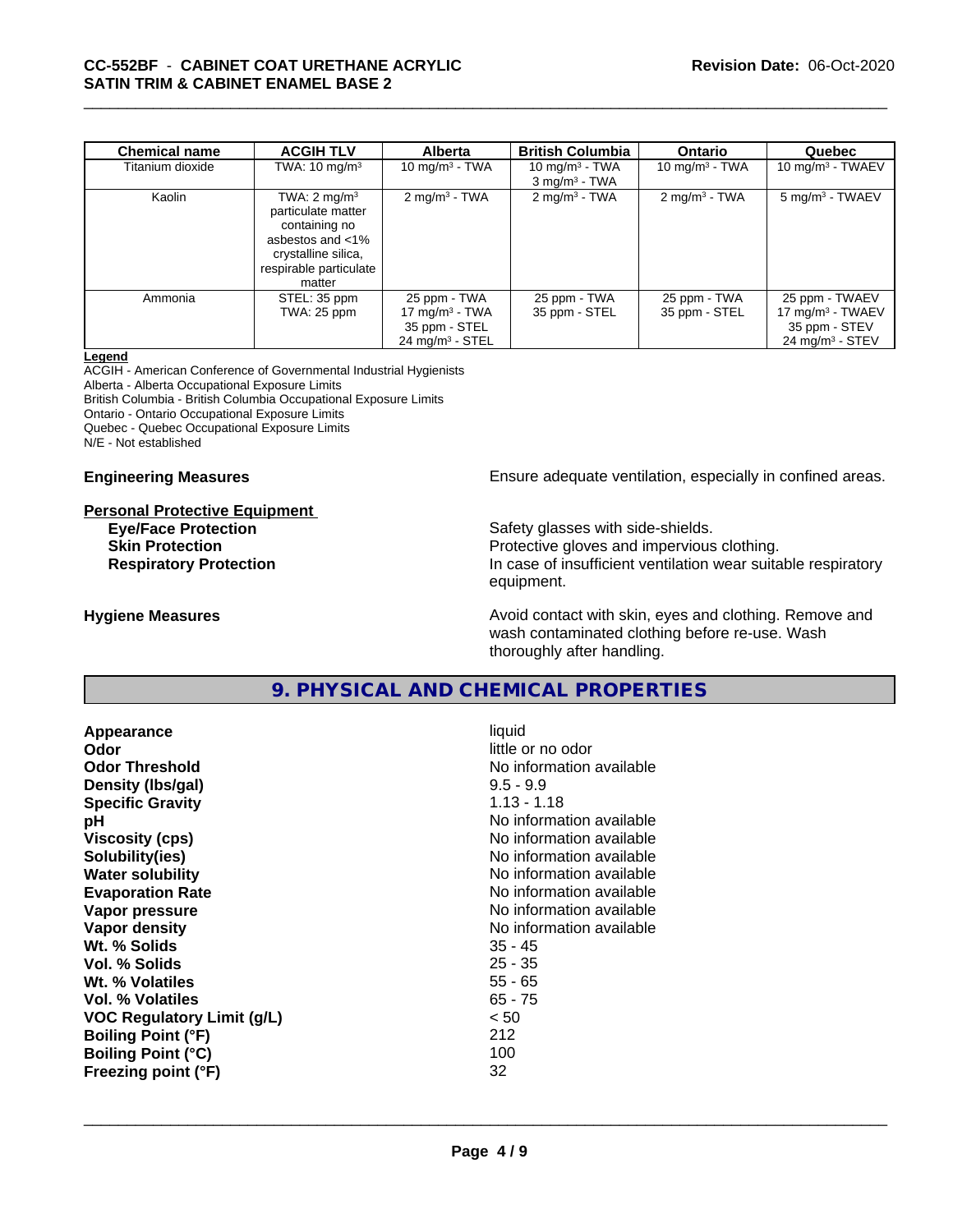| O                        |
|--------------------------|
| Not applicable           |
| Not applicable           |
| Not applicable           |
| Not applicable           |
| Not applicable           |
| Not applicable           |
| No information available |
| No information available |
| No information available |
| No information available |
| No information available |
|                          |

# **10. STABILITY AND REACTIVITY**

| <b>Reactivity</b>                       | Not Applicable                           |
|-----------------------------------------|------------------------------------------|
| <b>Chemical Stability</b>               | Stable under normal conditions.          |
| <b>Conditions to avoid</b>              | Prevent from freezing.                   |
| <b>Incompatible Materials</b>           | No materials to be especially mentioned. |
| <b>Hazardous Decomposition Products</b> | None under normal use.                   |
| Possibility of hazardous reactions      | None under normal conditions of use.     |

# **11. TOXICOLOGICAL INFORMATION**

### **Product Information Information on likely routes of exposure**

**Principal Routes of Exposure Exposure** Eye contact, skin contact and inhalation.

**Acute Toxicity** 

**Product Information Information No information available** 

## **Symptoms related to the physical,chemical and toxicological characteristics**

**Symptoms** No information available

 $\overline{\phantom{a}}$  ,  $\overline{\phantom{a}}$  ,  $\overline{\phantom{a}}$  ,  $\overline{\phantom{a}}$  ,  $\overline{\phantom{a}}$  ,  $\overline{\phantom{a}}$  ,  $\overline{\phantom{a}}$  ,  $\overline{\phantom{a}}$  ,  $\overline{\phantom{a}}$  ,  $\overline{\phantom{a}}$  ,  $\overline{\phantom{a}}$  ,  $\overline{\phantom{a}}$  ,  $\overline{\phantom{a}}$  ,  $\overline{\phantom{a}}$  ,  $\overline{\phantom{a}}$  ,  $\overline{\phantom{a}}$ 

## **Delayed and immediate effects as well as chronic effects from short and long-term exposure**

**Eye contact Exercise Solution** May cause slight irritation **Skin contact** Substance may cause slight skin irritation. Prolonged or repeated contact may dry skin and cause irritation. **Inhalation Inhalation Inhalation May cause irritation of respiratory tract. Ingestion Ingestion Ingestion may cause gastrointestinal irritation, nausea,** vomiting and diarrhea. **Sensitization No information available.** No information available. **Neurological Effects** Noinformation available. **Mutagenic Effects Mutagenic Effects No information available.**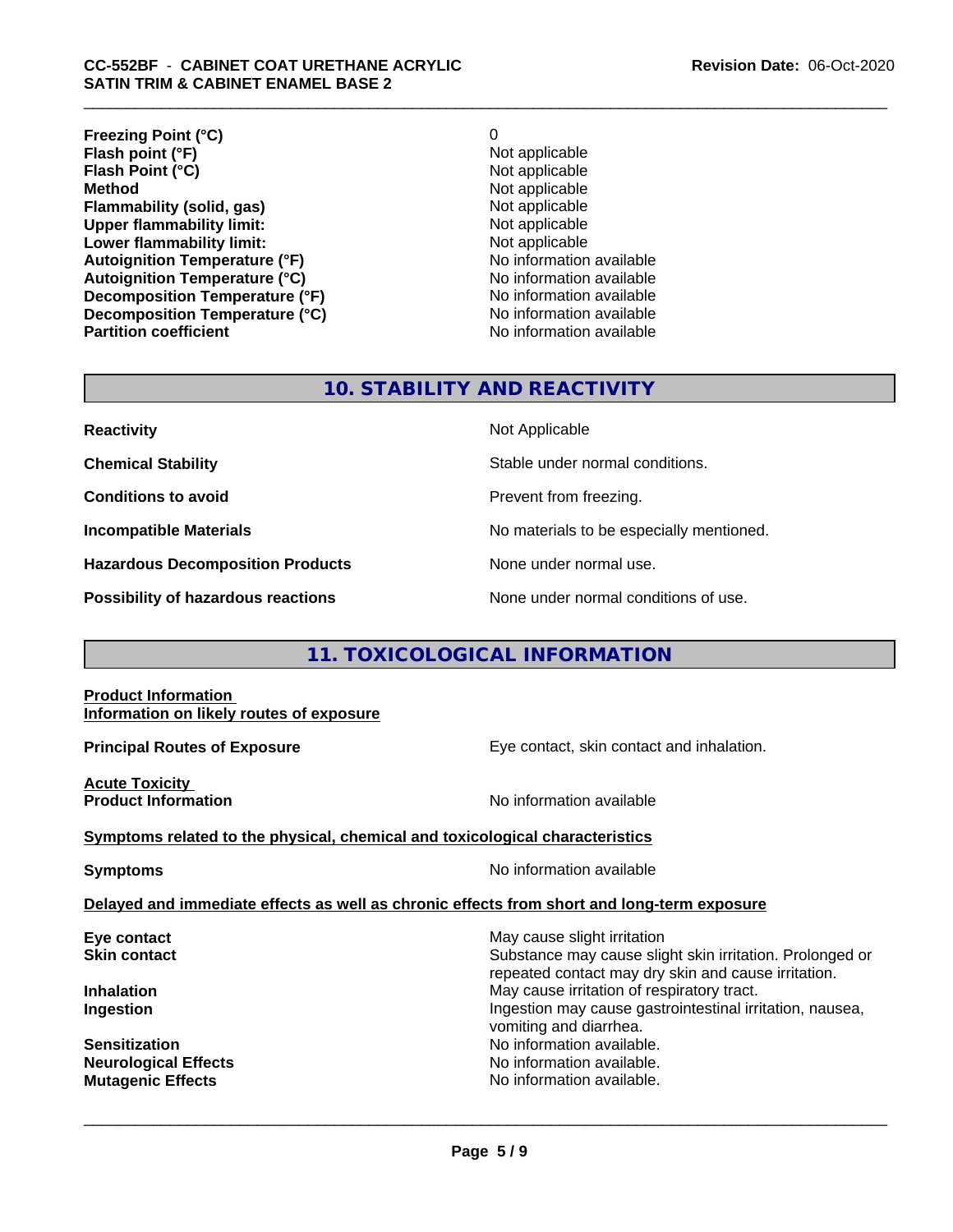| <b>Reproductive Effects</b>     | No information available. |
|---------------------------------|---------------------------|
| <b>Developmental Effects</b>    | No information available. |
| <b>Target organ effects</b>     | No information available. |
| <b>STOT - single exposure</b>   | No information available. |
| <b>STOT - repeated exposure</b> | No information available. |
| Other adverse effects           | No information available. |
| <b>Aspiration Hazard</b>        | No information available. |

**Numerical measures of toxicity**

**The following values are calculated based on chapter 3.1 of the GHS document**

| <b>ATEmix (oral)</b>                 | 88562 mg/kg |
|--------------------------------------|-------------|
| <b>ATEmix (inhalation-dust/mist)</b> | 312.8 mg/L  |

#### **Component Information**

| Chemical name                  | Oral LD50             | Dermal LD50          | Inhalation LC50        |
|--------------------------------|-----------------------|----------------------|------------------------|
| Titanium dioxide<br>13463-67-7 | $> 10000$ mg/kg (Rat) |                      |                        |
| Kaolin<br>1332-58-7            | $>$ 5000 mg/kg (Rat)  | $>$ 5000 mg/kg (Rat) |                        |
| Ammonia<br>7664-41-7           | $=$ 350 mg/kg (Rat)   |                      | $= 2000$ ppm (Rat) 4 h |

## **Chronic Toxicity**

#### **Carcinogenicity**

*The information below indicateswhether each agency has listed any ingredient as a carcinogen:.*

| <b>Chemical name</b>           | <b>IARC</b>                     | <b>NTP</b> |
|--------------------------------|---------------------------------|------------|
|                                | 2B<br>Possible Human Carcinogen |            |
| $T^*$<br>⊧dioxide<br>l itanıum |                                 |            |

• Although IARC has classified titanium dioxide as possibly carcinogenic to humans (2B), their summary concludes: "No significant exposure to titanium dioxide is thought to occur during the use of products in which titanium dioxide is bound to other materials, such as paint."

#### **Legend**

IARC - International Agency for Research on Cancer NTP - National Toxicity Program OSHA - Occupational Safety & Health Administration

**12. ECOLOGICAL INFORMATION**

## **Ecotoxicity Effects**

The environmental impact of this product has not been fully investigated.

## **Product Information**

# **Acute Toxicity to Fish**

No information available

## **Acute Toxicity to Aquatic Invertebrates**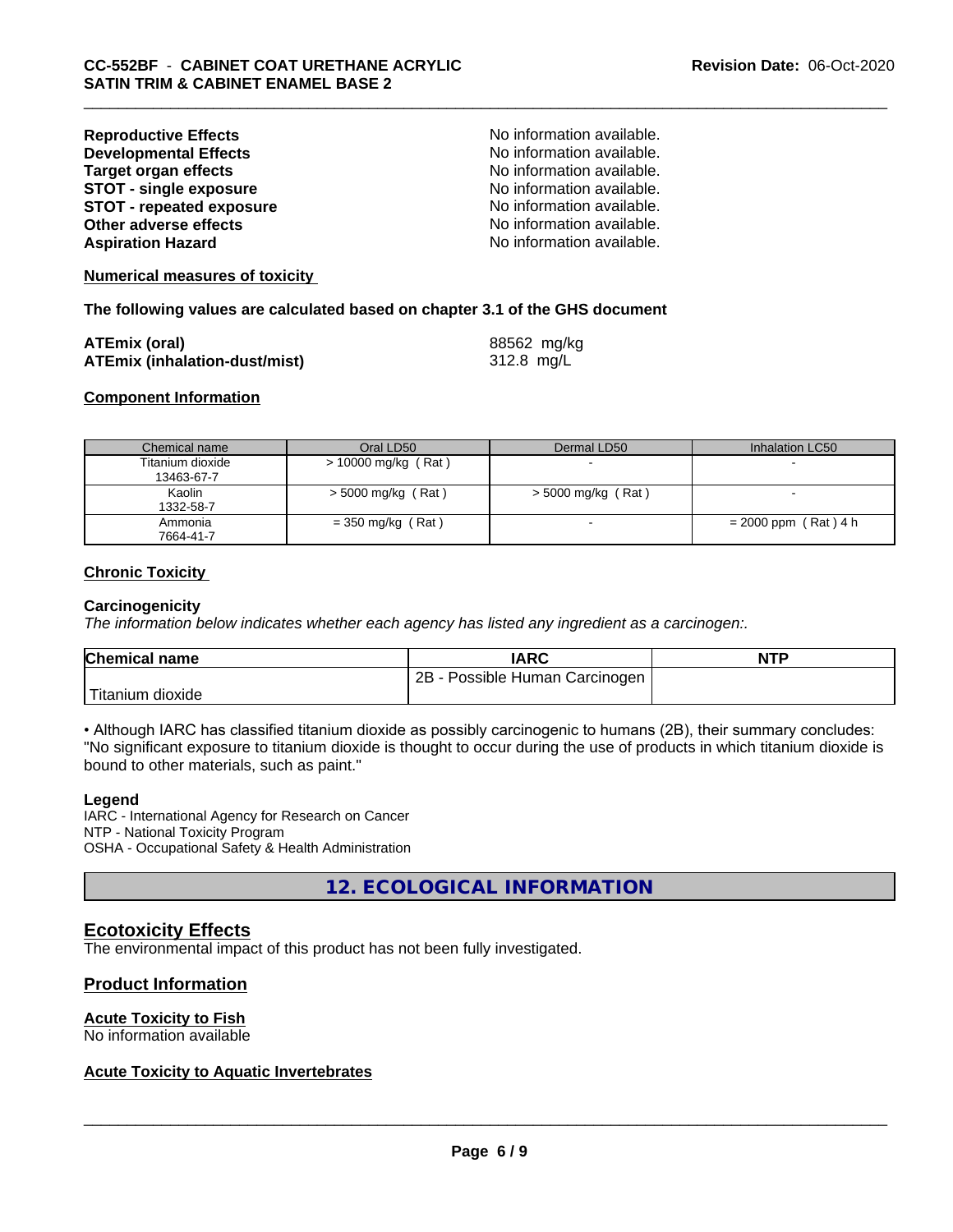### No information available

## **Acute Toxicity to Aquatic Plants**

No information available

## **Persistence / Degradability**

No information available.

### **Bioaccumulation**

There is no data for this product.

## **Mobility in Environmental Media**

No information available.

#### **Ozone**

No information available

# **Component Information**

## **Acute Toxicity to Fish**

Titanium dioxide  $LC50:$  > 1000 mg/L (Fathead Minnow - 96 hr.)

# **Acute Toxicity to Aquatic Invertebrates**

No information available

### **Acute Toxicity to Aquatic Plants**

No information available

**13. DISPOSAL CONSIDERATIONS**

**Waste Disposal Method Dispose of in accordance with federal, state, provincial,** and local regulations. Local requirements may vary, consult your sanitation department or state-designated environmental protection agency for more disposal options.

# **14. TRANSPORT INFORMATION**

| <b>TDG</b>        | Not regulated |
|-------------------|---------------|
| <b>ICAO/IATA</b>  | Not regulated |
| <b>IMDG / IMO</b> | Not regulated |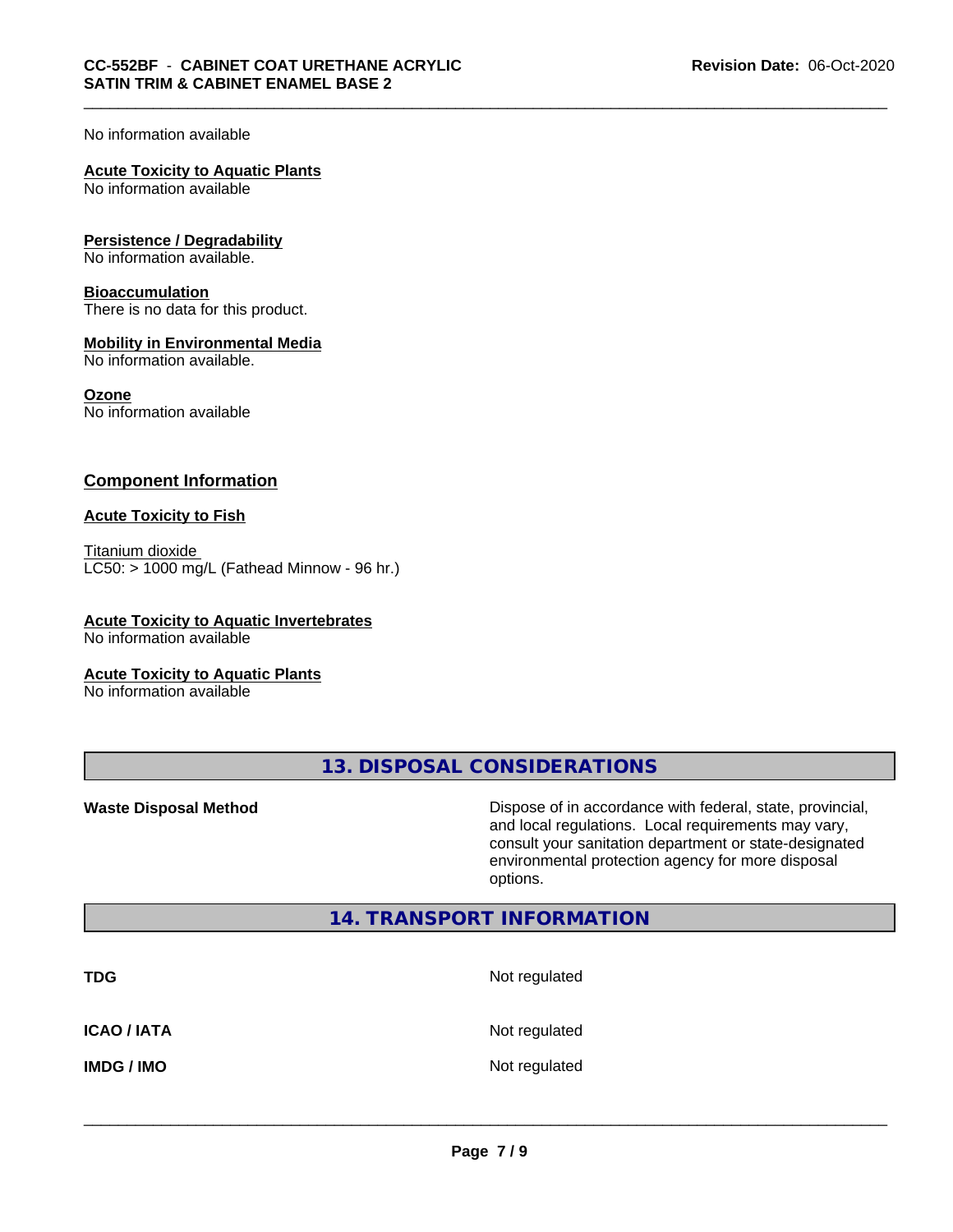# **15. REGULATORY INFORMATION**

# **International Inventories**

| <b>TSCA: United States</b> | Yes - All components are listed or exempt. |
|----------------------------|--------------------------------------------|
| <b>DSL: Canada</b>         | Yes - All components are listed or exempt. |

# **National Pollutant Release Inventory (NPRI)**

### **NPRI Parts 1- 4**

This product contains the following Parts 1-4 NPRI chemicals:

| <b>Chemical name</b> | <b>CAS No.</b>  | Weight-%              | <b>NPRI Parts 1-4</b> |  |
|----------------------|-----------------|-----------------------|-----------------------|--|
| Ammonia              | $7664 - 41 - 1$ | 0.25%<br>$-1$<br>∪. ∣ | _isted<br>.           |  |

### **NPRI Part 5**

This product contains the following NPRI Part 5 Chemicals:

#### *None*

### **WHMIS Regulatory Status**

This product has been classified in accordance with the hazard criteria of the Hazardous Products Regulations (HPR) and the SDS contains all the information required by the HPR.



*Note: The PPE rating has intentionally been left blank. Choose appropriate PPE that will protect employees from the hazards the material will present under the actual normal conditions of use.*

*Caution: HMISÒ ratings are based on a 0-4 rating scale, with 0 representing minimal hazards or risks, and 4 representing significant hazards or risks. Although HMISÒ ratings are not required on MSDSs under 29 CFR 1910.1200, the preparer, has chosen to provide them. HMISÒ ratings are to be used only in conjunction with a fully implemented HMISÒ program by workers who have received appropriate HMISÒ training. HMISÒ is a registered trade and service mark of the NPCA. HMISÒ materials may be purchased exclusively from J. J. Keller (800) 327-6868.*

 **WARNING!** If you scrape, sand, or remove old paint, you may release lead dust. LEAD IS TOXIC. EXPOSURE TO LEAD DUST CAN CAUSE SERIOUS ILLNESS, SUCH AS BRAIN DAMAGE, ESPECIALLY IN CHILDREN. PREGNANT WOMEN SHOULD ALSO AVOID EXPOSURE.Wear a NIOSH approved respirator to control lead